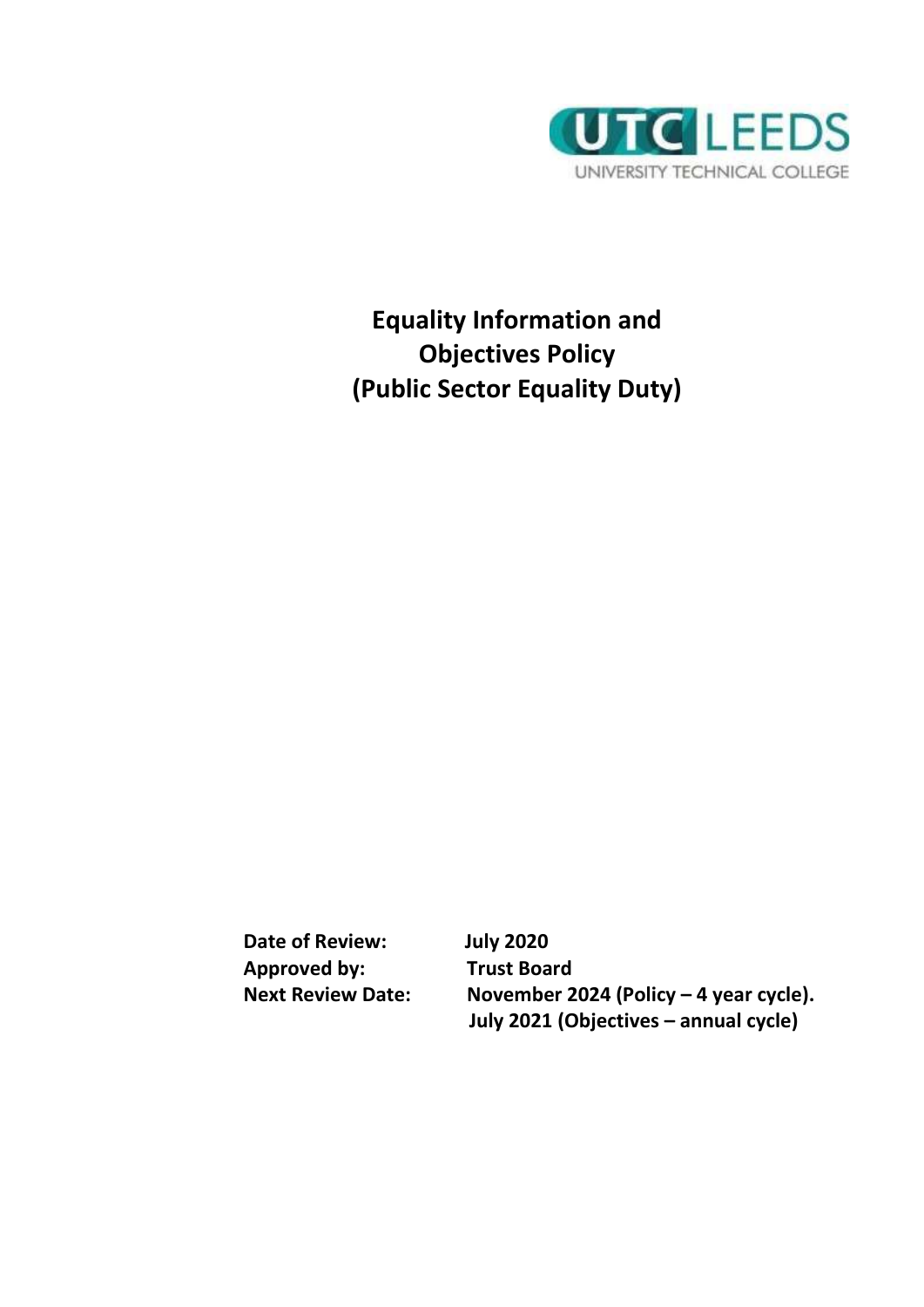#### **Aims**

UTC Leeds aims to meet its obligations under the public sector equality duty by having due regard to the need to:

- Eliminate discrimination and other conduct that is prohibited by the Equality Act 2010.
- Advance equality of opportunity between people who share a protected characteristic and people who do not share it.
- Foster good relations across all characteristics between people who share a protected characteristic and people who do not share it.

As a public authority we will:

- Publish equality objectives at least every 4 years.
- Provide information to demonstrate our compliance with the public sector equality duty annually.

UTC Leeds is committed to eliminating discrimination, to promoting equal opportunities and to celebrating difference in relation to age, disability, gender re-assignment, marriage and civil partnership, pregnancy and maternity, race, religion or belief, sex and sexual orientation.

#### **1. Legislation and guidance**

This document meets the requirements under the following legislation:

- [The Equality Act 2010,](http://www.legislation.gov.uk/ukpga/2010/15/contents) which introduced the public sector equality duty and protects people from discrimination
- [The Equality Act 2010 \(Specific Duties\) Regulations 2011,](http://www.legislation.gov.uk/uksi/2011/2260/contents/made) which require schools to publish information to demonstrate how they are complying with the public sector equality duty and to publish equality objectives

This document is also based on Department for Education (DfE) guidance.

#### **2. Roles and responsibilities**

UTC Leeds will:

- Ensure that the equality information and objectives as set out in this statement are published and communicated throughout UTC Leeds, including to staff, pupils and parents, and that they are reviewed and updated at least once every four years
- Delegate responsibility for monitoring the achievement of the objectives on a daily basis to the Principal.

The Principal will:

● Apply the principles outlined within this Policy.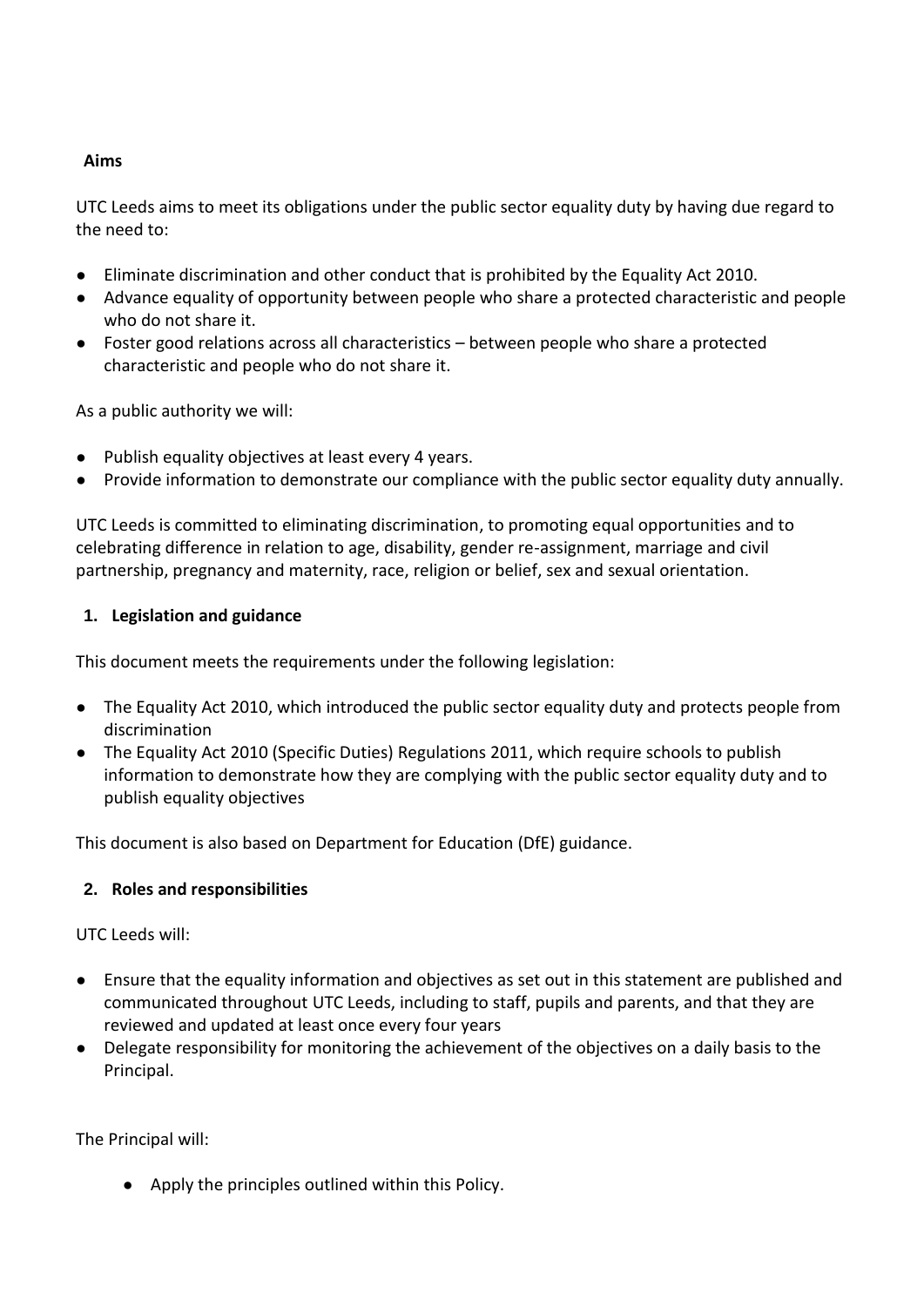Staff, students and volunteers will:

- Challenge discrimination in any form and to foster and promote equality of opportunity
- Endeavour to further these objectives by showing respect for, and appreciation of, each other as individuals

### **3. Our commitment to students**

At UTC Leeds our primary aim is 'Achievement through Respect and Care'. We will educate and develop students to challenge discrimination in any form and to foster and promote equality of opportunity. We acknowledge the complexity of British society and recognise the need to prepare our students to play an integral part in that society*.* When students leave UTC Leeds they will be well prepared to participate in and to contribute to society, to form worthwhile relationships with those around them and to care for themselves and others.

The curriculum of each department has been developed to promote equality in relation to age, disability, gender re-assignment, marriage and civil partnership, pregnancy and maternity, race, religion or belief, sex and sexual orientation. These also constitute key aspects of our citizenship curriculum.

We passionately believe that all our students are entitled to every opportunity to achieve their own potential without any limitations based on age, disability, gender re-assignment, marriage and civil partnership, pregnancy and maternity, race, religion or belief, sex and sexual orientation.

# **4. Obligations under the public sector equality duty:**

#### **a) Eliminating discrimination**

- UTC Leeds is aware of its obligations under the Equality Act 2010 and complies with nondiscrimination provisions.
- Our policies include reference to the importance of avoiding discrimination and other prohibited conduct.
- Staff, governors and board members are regularly reminded of their responsibilities under the Equality Act.
- Each academy within UTC Leeds follows the relevant local authority Admissions Policy, which does not permit age, disability, gender re-assignment, marriage and civil partnership, pregnancy and maternity, race, religion or belief, sex or sexual orientation to be used as criteria for admissions.
- All allegations of discrimination, verbal abuse, derogatory remarks or inappropriate use of language related to a protected characteristic by any person within UTC Leeds are treated seriously and the relevant procedures followed.
- Where there are allegations of discrimination, verbal abuse, derogatory remarks or inappropriate use of language related to a protected characteristic concerning a student or a group of students, a careful note made by the Head of School must be kept of any such incidents concerning students. This will be the case whether they take place in the grounds of the academy, on corridors or in teaching areas. If such an incident occurs the appropriate action will be taken. If there are subsequent incidents, then the appropriate senior staff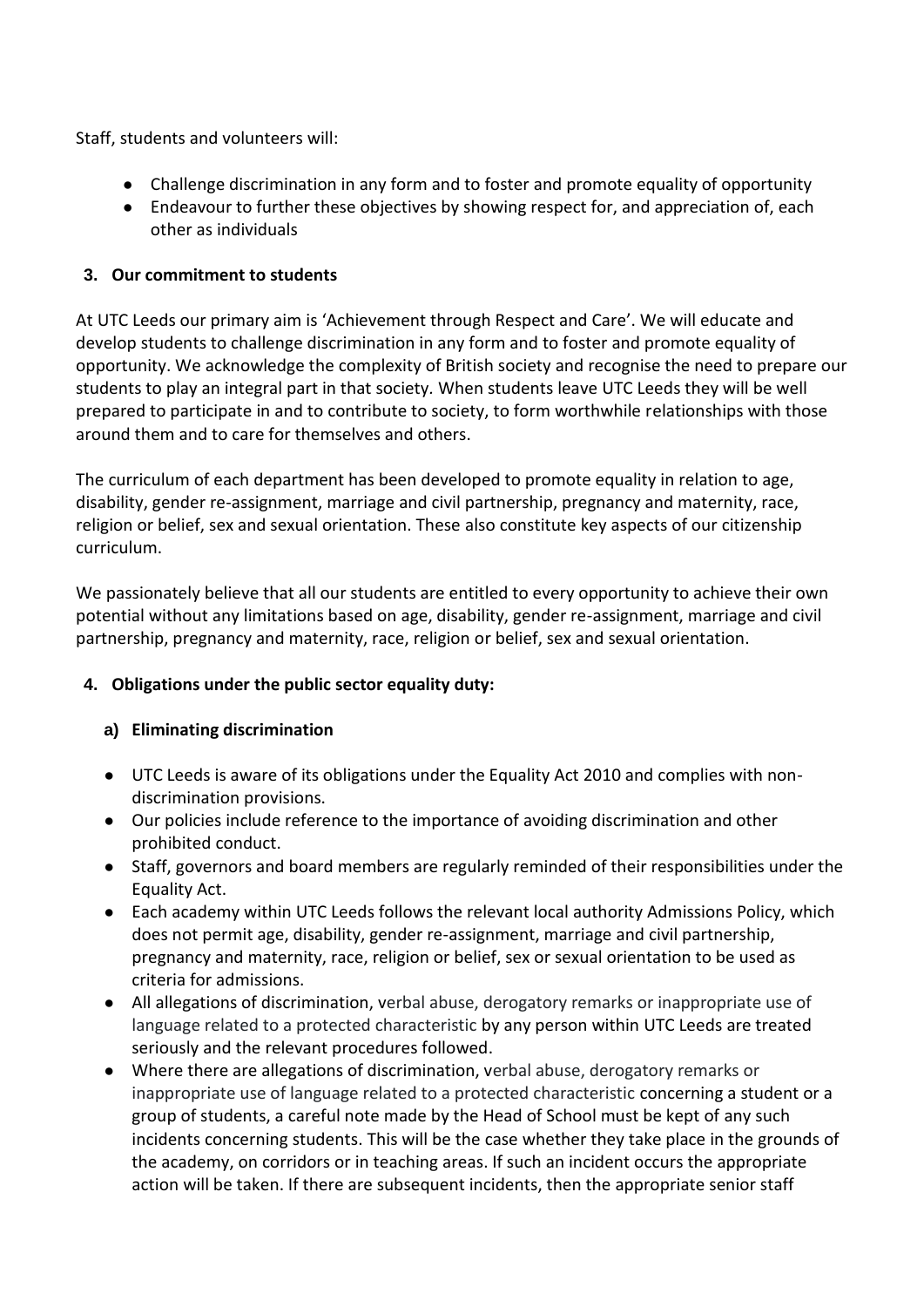member should be informed and consideration should be given to involving the parents.

- Allegations of discrimination concerning staff will be referred to the Director of HR and if necessary, addressed under the Personal and Professional Code of Conduct for staff, the Grievance and Bullying and Harassment Policy and Procedure and the Disciplinary Policy and Procedure. Appropriate action will be taken and it will be made clear to offending individuals that such behaviour is unacceptable.
- Racist symbols, badges and insignias on clothing and bags are forbidden in the academies and will be confiscated. Graffiti should be removed immediately.
- Students' names must be accurately recorded and correctly pronounced at registration and students must respect names from other cultures.
- New staff are directed to UTC Leeds's Equality and Diversity Policy which outlines the requirements of the Equality Act.
- All staff have access to the Equality and Diversity Policy and the Public Sector Equality Duty on the academy website and in staff areas on the network.

# b) **Advancing equality of opportunity**

As set out in the DfE guidance on the Equality Act, UTC Leeds aims to advance equality of opportunity by:

- Removing or minimising disadvantages suffered by people which are connected to a particular characteristic they have (e.g. pupils with disabilities, or gay pupils who are being subjected to homophobic bullying)
- Taking steps to meet the particular needs of people who have a particular characteristic (e.g. UTC Leeds enables Muslim pupils to pray at prescribed times if requested)
- Encouraging people who have a particular characteristic to participate fully in any activities (e.g. encouraging all pupils to be involved in the full range of school trips and societies)
- All staff and volunteers should be aware of possible cultural assumptions and bias within their own attitudes
- Staff must be vigilant regarding their own expectations in relation to the achievement, and behaviour of each student and must not make assumptions based on any protected characteristics
- In order to understand the background and experience of ethnic minority students and to raise expectations of their potential, staff need to be aware of the historic and contemporary contexts which have caused racism.
- Close liaison with families from such backgrounds is encouraged and beneficial to all concerned. Within an individual academy the pastoral care system should be used, particularly with regard to home/school liaison and for dealing with any situation of discrimination or harassment.
- All students must have full access to curriculum. The curriculum must be balanced, objective and sensitive and should highlight diversity.
- The Trust views linguistic diversity positively and staff should be aware of the language and dialect spoken by students and their families.
- Staff must be conscious of any perceived racist or sexist connotations in the language they themselves use.
- In all staff appointments the best candidate will be appointed, based upon strict professional criteria in line with UTC Leeds's Recruitment and Selection Policy and Procedure
- Parents will be made aware of UTC Leeds's commitment to equal opportunities.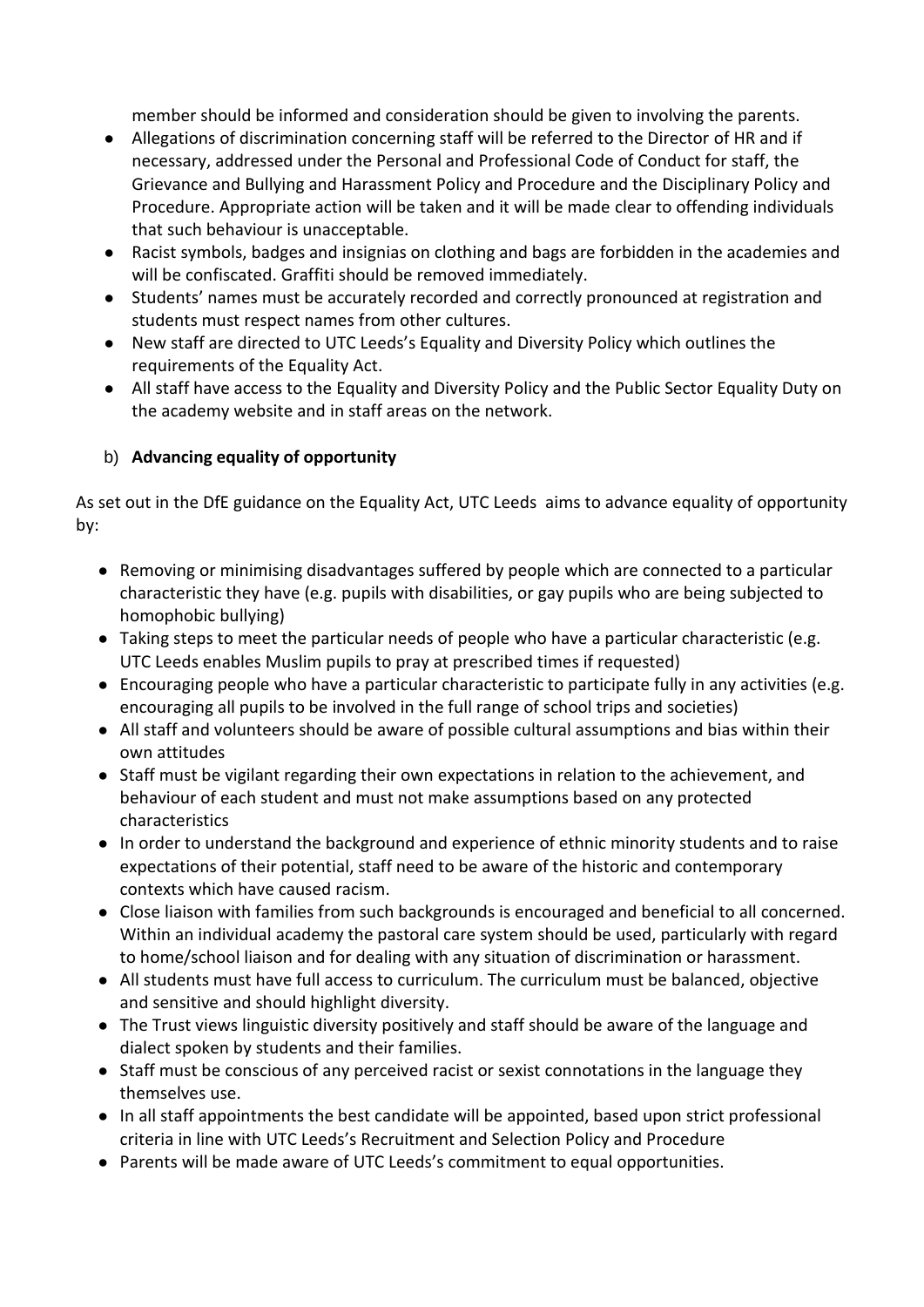In fulfilling this aspect of the duty, UTC Leeds will:

- Publish attainment data each academic year showing how pupils with different characteristics are performing
- Analyse the above data to determine strengths and areas for improvement, implement actions in response and publish this information
- Make evidence available identifying improvements for specific groups (e.g. declines in incidents of homophobic or transphobic bullying)
- Publish further data about any issues associated with particular protected characteristics, identifying any issues which could affect our own pupils

# **c) Fostering good relations**

UTC Leeds aims to foster good relations between those who share a protected characteristic and those who do not share it by:

- Promoting tolerance, friendship and understanding of a range of religions and cultures through different aspects of our curriculum. This includes teaching in RE, citizenship and personal, social, health and economic (PSHE) education, but also activities in other curriculum areas. For example, as part of teaching and learning in English/reading, pupils will be introduced to literature from a range of cultures
- Holding assemblies dealing with relevant issues. Pupils will be encouraged to take a lead in such assemblies and we will also invite external speakers to contribute
- Students must be encouraged to make choices that are based on interest, aptitude and ability rather than reacting to pressure to conform to stereotypes based on protected characteristics.
- Working with our local communit includes inviting leaders of local faith groups to speak at assemblies, and organising school trips and activities based around the local community
- Encouraging and implementing initiatives to deal with tensions between different groups of pupils within the academies. For example, student voice/the school council have representatives from different year groups formed of pupils from a range of backgrounds.
- All pupils are encouraged to participate in the academies's activities, such as sports clubs. We also work with parents to promote knowledge and understanding of different cultures
- UTC Leeds will continue to develop links with people and groups who have specialist knowledge about particular characteristics, which will help inform and develop our approach

# **6. Equality considerations in decision-making**

UTC Leeds ensures it has due regard to equality considerations whenever significant decisions are made. Each academy always consider the impact of significant decisions on particular groups. For example, when a school trip or activity is being planned, the academies will consider whether the trip:

- Cuts across any religious holidays
- Is accessible to pupils with disabilities
- Has equivalent facilities for boys and girls

# **7. Equality objectives – 2020-2024 (Last reviewed June 2020)**

● Promote cultural understanding, awareness and tolerance of different religious beliefs between different ethnic groups within our college academies' community through English, the Values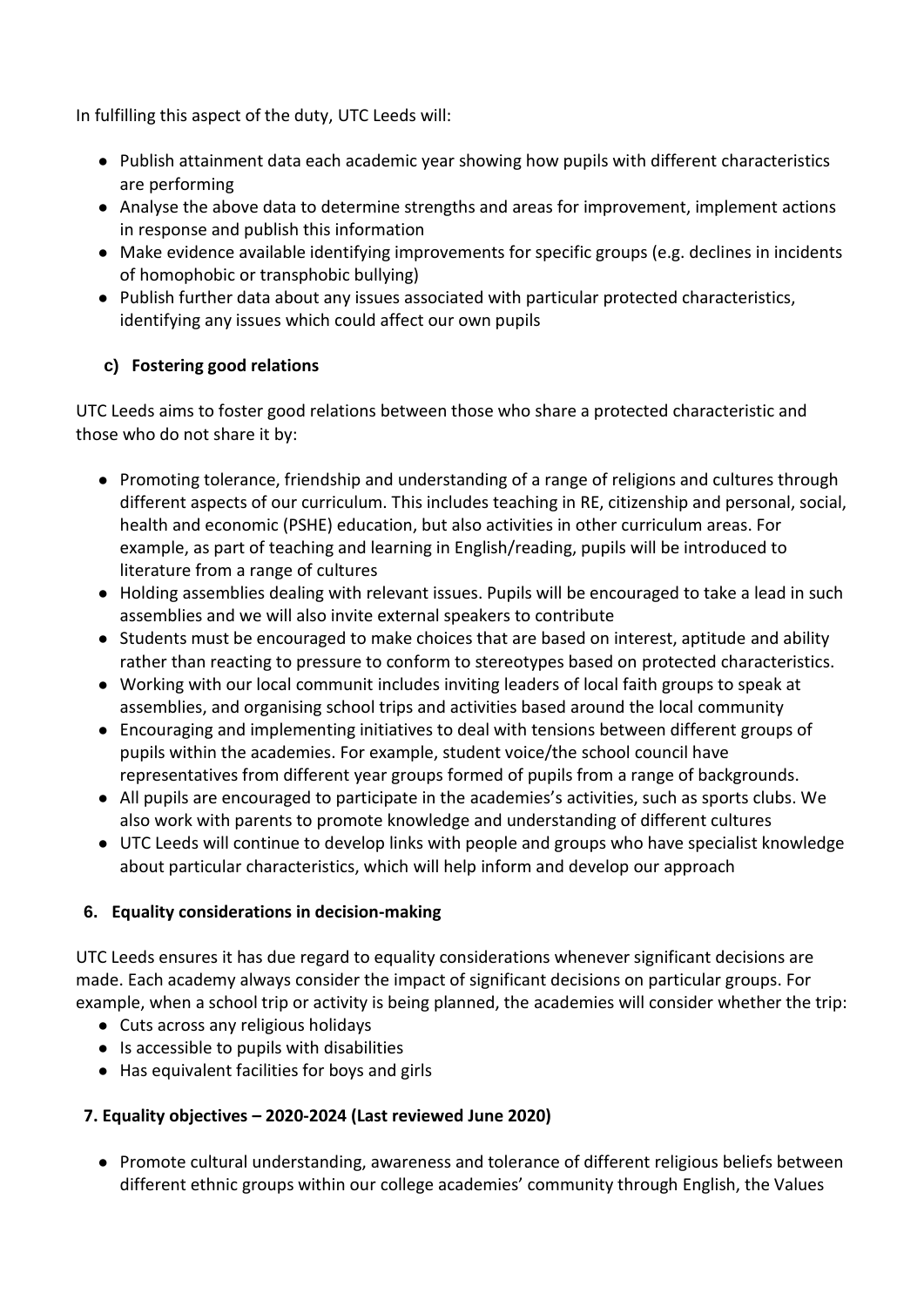curriculum and assemblies RE, history, English, modern foreign languages, citizenship and personal, social, health and economic (PSHE) education.

- Actively close gaps in attainment and achievement between students for all groups of students; especially the gap between boys and girls English KS4 results, students eligible for Pupil Premium, students with special educational needs and disabilities, looked after children and students from minority ethnic groups.
- Continue **to** review and revise the curriculum so that it reflects diversity and encourages tolerance and respect.
- Develop and embed curriculum-based work on homophobia/biphobia/transphobia, and reduce behaviour incidents linked to these characteristics and to race, religion or belief, gender and disability, by increasing students' awareness, understanding and empathy citizenship and personal, social, health and economic (PSHE) education **through the values**, and other parts of the curriculum.
- Monitor and reduce the incidence of the use of homophobic/biphobic/transphobic, sexist and racist language by students in the college academies..
- Develop staff and pupil awareness of key terms relating to gender e.g. gender identity, gender dysphoria, cisgender, gender reassignment, transsexual, transgender, intersex.
- Develop staff and pupil awareness of key terms key non-binary terms such as gender neutral, non-gender, third gender, gender fluid, androgynous.
- Develop staff and pupil awareness of key terms of the differences between sexual orientation and gender identity. E.g. a trans person may be gay, straight, bisexual, asexual or any other sexual orientation.
- To increase the extent to which all students, including in particular those with protected characteristics as defined by the Equality Act, feel valued and confident, and in consequence more likely to achieve their potential.
- Actively promote mental health awareness and develop appropriate interventions where necessary through increased staff training and personal, social, health and economic (PSHE) education via the values curriculum.
- Continue to improve accessibility across UTC Leeds for students, staff and visitors with disabilities, including access to specialist teaching areas.
- To work towards more detailed monitoring of recruitment data and trends with regard to race, gender and disability.
- To continue to ensure that UTC Leeds's Managing Attendance Policy is applied as required in relation to managing attendance and making reasonable adjustments where necessary.

# **8. Monitoring arrangements**

UTC Leeds Board will update the equality information annually. This document will be reviewed by UTC Leeds Board every 4 years.

#### **9. Links with other policies**

All our policies include the appropriate references to the protected characteristics. This document links particularly to the following policies:

- [Access Provider Policy](http://www.rodillianacademytrust.co.uk/wp-content/uploads/2019/09/Access-Provider-Policy-Rodillian-2019-2020.pdf)
- [Admissions Policy -](http://www.rodillianacademytrust.co.uk/wp-content/uploads/2019/04/Rodillian-Academy-Admissions-Policy-2020-21-final-version.pdf) 2020-2021
- Accessibility plans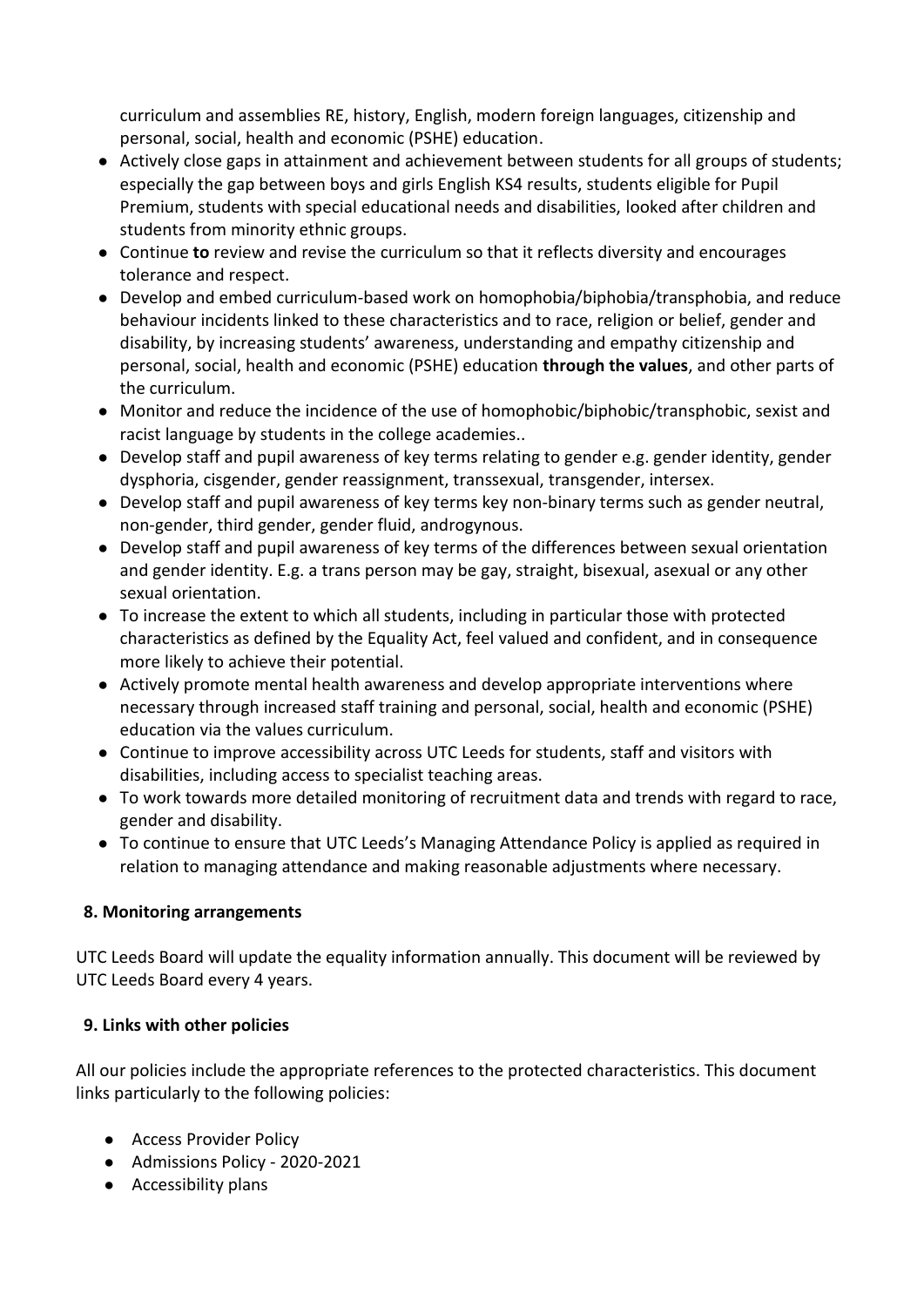- [Anti-Bullying Policy](http://www.rodillianacademytrust.co.uk/wp-content/uploads/2018/09/Antibullying-Policy-September-2018.pdf)
- Equality and Diversity Policy
- [Grievance and Bullying and Harassment Policy and Procedure](http://www.rodillianacademytrust.co.uk/wp-content/uploads/2019/11/Grievance-and-Bullying-and-Harrassment-Policy-and-Procedure-March-2018-amendment-Nov-2019.pdf)
- Managing Attendance Policy and Procedure
- Recruitment and Selection Policy
- Risk Assessments
- [Sex and](http://www.rodillianacademytrust.co.uk/wp-content/uploads/2018/03/Sex-and-Relationship-Education-Policy-March-2018-1.pdf) [Relationship Education Policy](http://www.rodillianacademytrust.co.uk/wp-content/uploads/2018/03/Sex-and-Relationship-Education-Policy-March-2018-1.pdf)
- [Whistleblowing Policy](http://www.rodillianacademytrust.co.uk/wp-content/uploads/2019/05/Whistleblowing-Policy-May-2019.pdf)

#### **Appendix 1**

#### **Equality Impact Assessment**

Equality, Diversity, Cohesion and Integration Screening

As a Trust via the public authority we need to ensure that all our strategies, policies, service and functions, both current and proposed have given proper consideration to equality, diversity, cohesion and integration. Please also take due regard of **Equalities considerations**.

A **screening** process can help judge relevance and provides a record of both the **process** and **decision.**  Screening should be a short, sharp exercise that determines relevance for all new and revised strategies, policies, services and functions. Completed at the earliest opportunity it will help to determine:

- the relevance of proposals and decisions to equality, diversity, cohesion and integration.
- whether or not equality, diversity, cohesion and integration is being/has already been considered, and
- whether or not it is necessary to carry out an impact assessment.

| <b>Organisation: UTC Leeds</b>                     | Department responsible for the<br><b>Policy: HR</b> |
|----------------------------------------------------|-----------------------------------------------------|
| <b>Lead Person: Pauline Moore (HR)</b><br>Manager) | <b>Contact Number: 0113 353 0140</b>                |

#### **1. Title:**

 $\overline{\mathsf{Is}}$  this a:

 **Policy** 

#### **If other, please specify**

**2. Please provide a brief description of what you are screening**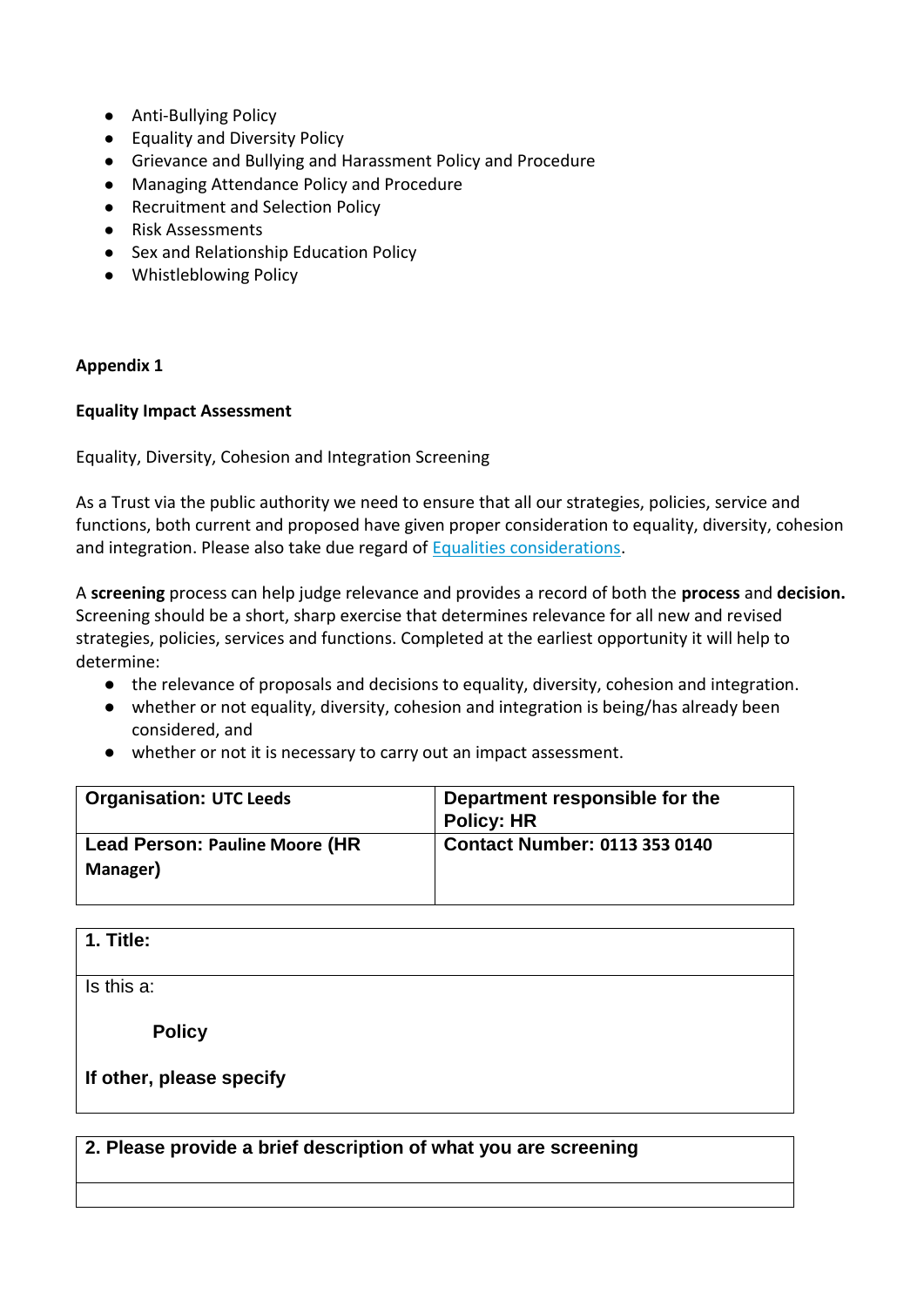# **3. Relevance to equality, diversity, cohesion and integration**

*All the Trust's policies affect service users, employees or the wider community. These will also have a greater/lesser relevance to equality, diversity, cohesion and integration.* 

*The following questions will help you to identify how relevant your proposals are.*

*When considering these questions think about age, carers, disability, gender reassignment, race, religion or belief, sex, sexual orientation and any other relevant characteristics (for example socio-economic status, social class, income, unemployment, residential location or family background and education or skills levels).*

| <b>Questions</b>                                                     | <b>Yes</b> | <b>No</b> |
|----------------------------------------------------------------------|------------|-----------|
| Is there an existing or likely differential impact for the different |            |           |
| equality characteristics?                                            |            |           |
| Have there been or likely to be any public concerns about the        |            |           |
| Policy or proposal?                                                  |            |           |
| Could the proposal affect how services are organised,                |            |           |
| provided, located and by whom?                                       |            |           |
| Could the proposal affect our workforce or employment                |            |           |
| practices?                                                           |            |           |
| Does the proposal involve or will it have an impact on:              |            |           |
| Eliminating unlawful discrimination, victimisation and               |            |           |
| harassment                                                           |            |           |
| Advancing equality of opportunity<br>$\bullet$                       |            |           |
| Fostering good relations                                             |            |           |

# **4. Considering the impact on equality, diversity, cohesion and integration**

*If you can demonstrate you have considered how your proposals impact on equality, diversity, cohesion and integration you have carried out an impact assessment.* 

*Please provide specific details for all three areas below (use the prompts for guidance).*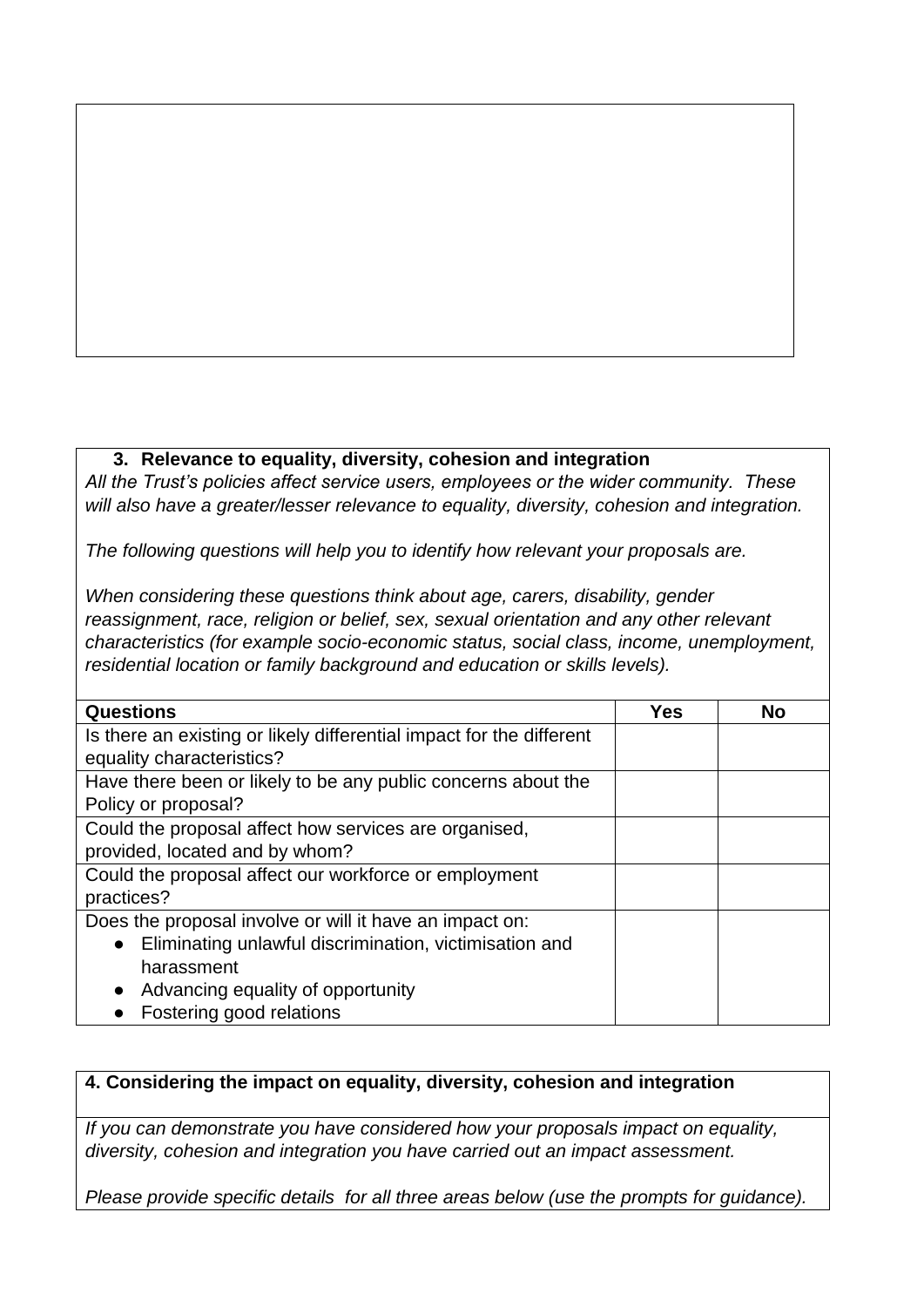● *How have you considered equality, diversity, cohesion and integration? (think about the scope of the proposal, who is likely to be affected, equality related information, gaps in information and plans to address, consultation and engagement activities (taken place or planned) with those likely to be affected)*

We have considered equality, diversity, cohesion and integration in relation to the following:

- $\bullet$  Scope of the proposal  $-$
- $\bullet$  Who is likely to be affected  $-$
- Equality related information –
- Gaps in information and plans to address –
- Consultation and engagement activities with those likely to be affected –

# ● **Key findings**

*(think about any potential positive and negative impact on different equality characteristics, perception that the proposal could benefit one group at the expense of another)*

# ● **Actions**

*(think about how you will promote positive impact and remove/ reduce negative impact)*